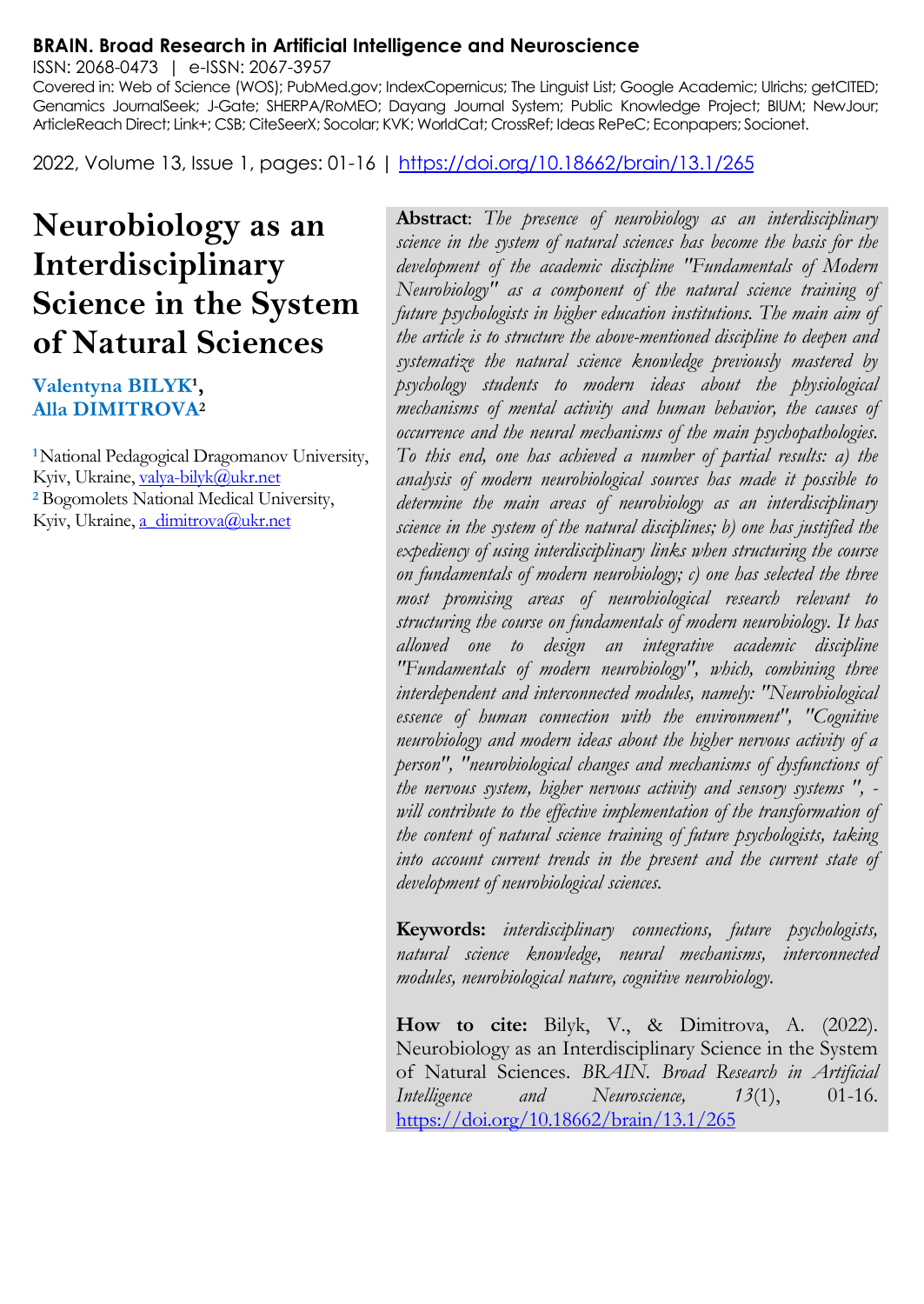## **Introduction**

Integration processes occurring in the scientific environment, as a rule, lead to the emergence of new sciences, and in education - to the emergence of new disciplines.

In the system of natural sciences, these processes are quite active, so it can be considered a leader in science. For example, integration processes led to the emergence of biophysics, biochemistry, bioinformatics, bioengineering, biomechanics, biomedicine, neurobiology and other sciences.

The presence of neurobiology as an interdisciplinary science in the system of natural sciences became the basis for the development of the discipline "Fundamentals of Modern Neurobiology" as a component of natural science training of future psychologists in higher education.

We consider it appropriate to emphasize that the development of any discipline involves its preliminary design, namely: outlining the subject, goals and objectives, interdisciplinary links, determining the expected learning outcomes and competencies they will form, approximate thematic planning.

The scientific training of future psychologists is interpreted as a basis for their mastery of professionally oriented knowledge and skills, taking into account some ideas of Neporozhnya (2018) that the natural sciences: a) "create theories that determine the characteristics of human ideas about the world and oneself, form its awareness of the scientific picture of the world and are decisive in its creation; b) they are leading in changing the paradigm of scientific thinking; c) influence the creation of basic models of cognition; d) form the basis of applied sciences; e) it is the most important element of human spiritual culture, one of the essential indicators of the level of civilization… ". Therefore, one can outline the subject of study and the purpose of the proposed discipline "Fundamentals of Modern Neurobiology". Also, the article substantiates the expediency of interdisciplinary links and areas of assessing the acquired competences.

Different aspects of the problem under study are covered in the works of many scholars (Nerubasska & Maksymchuk, 2020; Melnyk et al., 2019; Sheremet, Leniv, Loboda, & Maksymchuk, 2019; Gerasymova et al., 2019).

The main objectives of the designed training course are: a) to expand the understanding of psychology students about the value of natural science training in substantiating professional actions, developing creative potential and increasing the level of competitiveness in the labor market; b) teach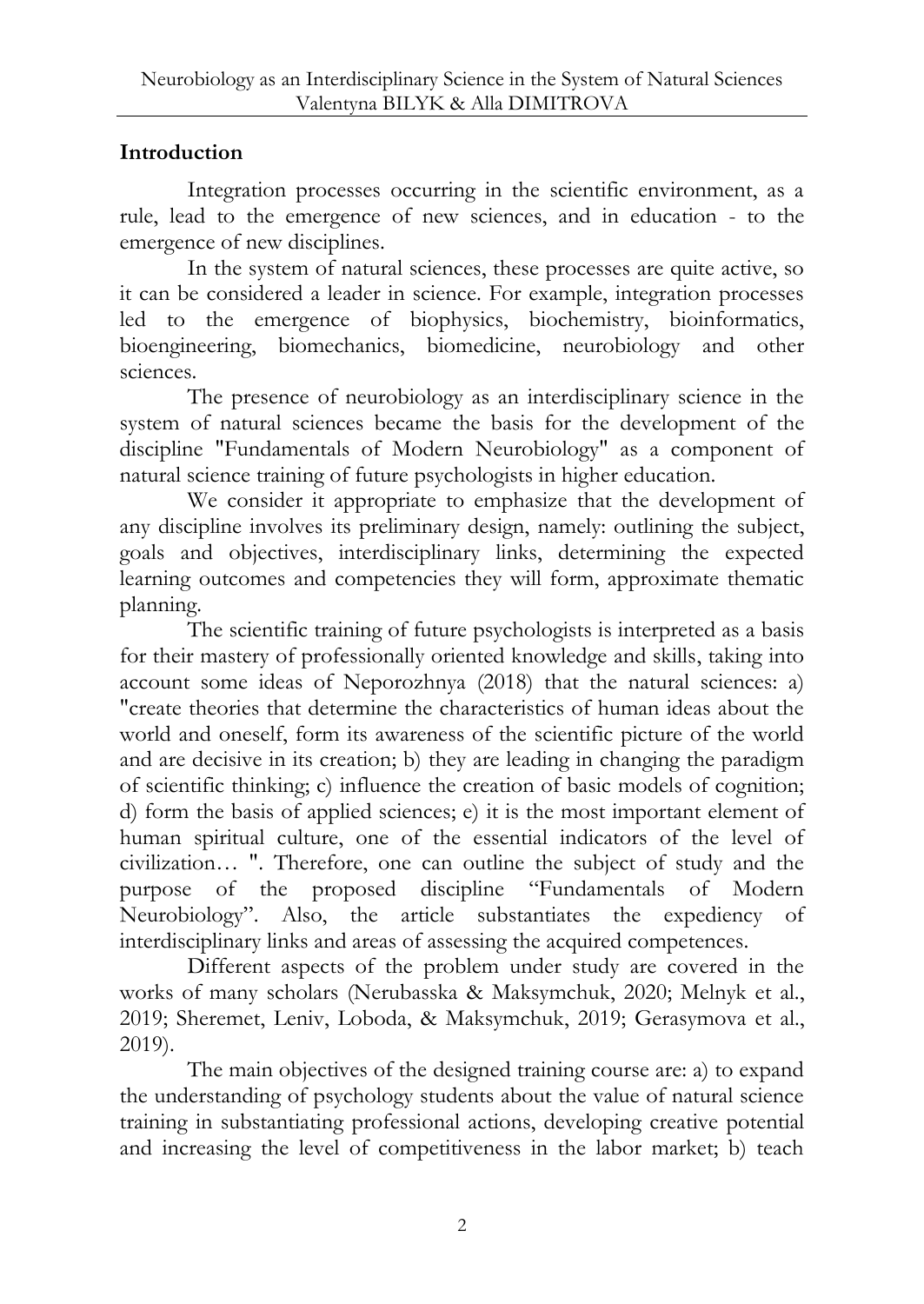future psychologists to analyze, synthesize, generalize natural science knowledge and notice the prospects for their practical application; c) to form students-psychologists ideas about the natural scientific methodology of the analysis of mental phenomena and human behavior, about the possibilities and place of physiological research methods in psychological practice; d) to form in future psychologists the ability to interpret age-related characteristics of mental activity, human behavior and to recognize the characteristics of the main psychopathologies, using the results of modern neurobiological research.

#### **Literature review**

Lately, humanities and borderline sciences are paying more and more attention to neurobiological foundations of learning and cognitive processes accompanying it. Modern research has shown that neurobiological methods can be used to observe and adjust the hierarchy of links (molecular  $-$  cellular systemic (brain areas) during the acquisition, memorization and production of knowledge.) Besides, neurobiological cognitive processes are almost identical to pedagogical processes of learning and acquisition of competences. In this regard, researchers claim that "there are significant opportunities for the integration of modern knowledge about the biology of learning with educational strategies and curriculum development" (Friedlander et al., 2011).

The specially developed and realized strategies of cognitive neurobiology have already contain the concepts of implementing three main practical aspects (sensory perception, sensorimotor coordination and microphysical realization) in pedagogy and psychology (Churchland, 1986). Being somewhat reductionist, this approach has nevertheless shown considerable effectiveness in practice. According to Eichenbaum (1997), the discovery of declarative memory different from its other forms is a major recent achievement in cognitive science. The main questions about the nature of declarative memory are considered in the context of its basic brain mechanisms. Numerous studies show that declarative memory is mediated by a specific brain system, including areas of the cerebral cortex and hippocampus which significantly contribute to memory processing (Eichenbaum 1997). Declarative memory, which is easily diagnosed and observed, is a marker of more complex processes, such as flexibility, systematicity, spontaneity of expression, depth.

Kelly et al. (2006) have analyzed a number of studies on the neurobiology of aging and summarized the main areas of gerontological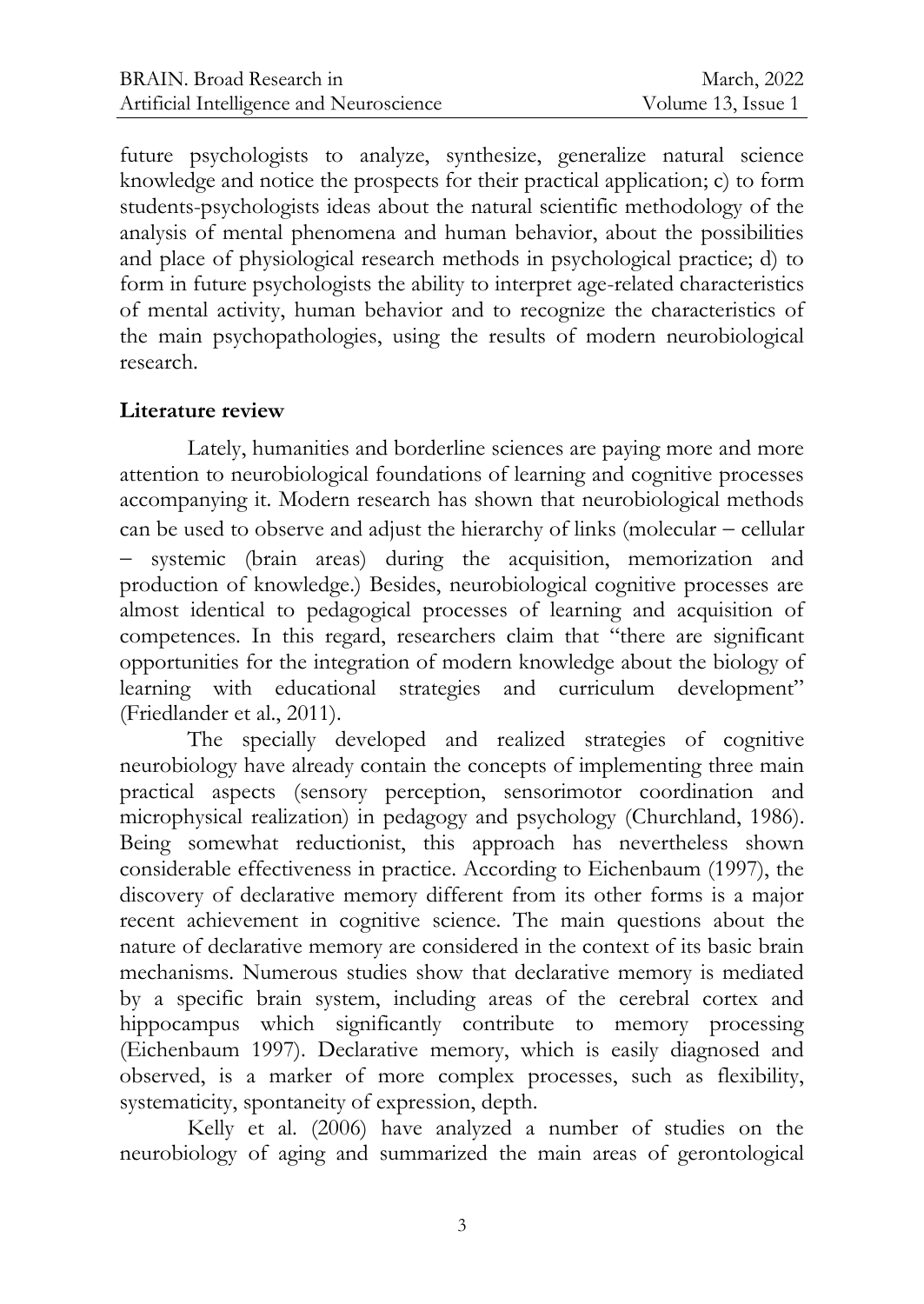studies on neurobiological changes during "normal aging". They are as follows: a) the mechanisms of hippocampal plasticity; b) calcium dyshomeostasis and synaptic communication (testing "the calcium hypothesis" in aging); c) the loss of synaptic connections; c) neuropathological changes along with Alzheimer's disease (Kelly et al., 2006). As noted by Eclarinal & Ajilore (2017), neuroimaging allows one to determine structural and biochemical markers of age-related pathologies (the decrease in gray matter' the increase in white matter hyperintensity and neurochemical changes). The researchers prove that oxidation processes and mitochondrial dysfunction of brain cells are one of the main causes of bipolar disorder in elderly patients.

Regarding the neurophysiology-environment relationship, Kempermann (2019) confirms that the environment enriched with stimuli based on the available genotype can change the neurogenesis of the hippocampus in adults. This change affects the plasticity of the brain manifested externally in the expansion of acts and patterns of behaviour, as well as in the increase of individual experience. Neurobiological studies on human behaviour in society enable one to establish the dependence of deviant behaviour (aggression) on changes in metabolism, the specifics of the subregions of the prefrontal cortex and the intensity of transport of serotonin and dopamine. These aspects endogenously determine the cognitive-behavioural specificity of the individual and can depend on the environment. Due to reflexive perception, the latter may increase or decrease neurophysiological factors (Cupaioli et al., 2021).

Another important aspect is the justification of interdisciplinary links as the most important factor in optimizing the educational process. According to Burzhinskaya (2007), Konyok (2013), Neporozhnya (2018), one of the important reserves for improving the educational process in higher education is the establishment and application of interdisciplinary links in the formation of curricula, study programs, choice of information and educational material, etc.

Konyok (2013) considers interdisciplinary communication as "the most important factor in optimizing the learning process, increasing its effectiveness, reducing the overload of lecturers and students". The researcher asserts that this is due to "the modern level of development of science, characterized by a pronounced integration of social, natural and technical knowledge".

Neporozhnya (2018) agrees with Konyok (2013) who notes that "by introducing interdisciplinary topics in programs and defining interdisciplinary links between individual topics, where there is a need and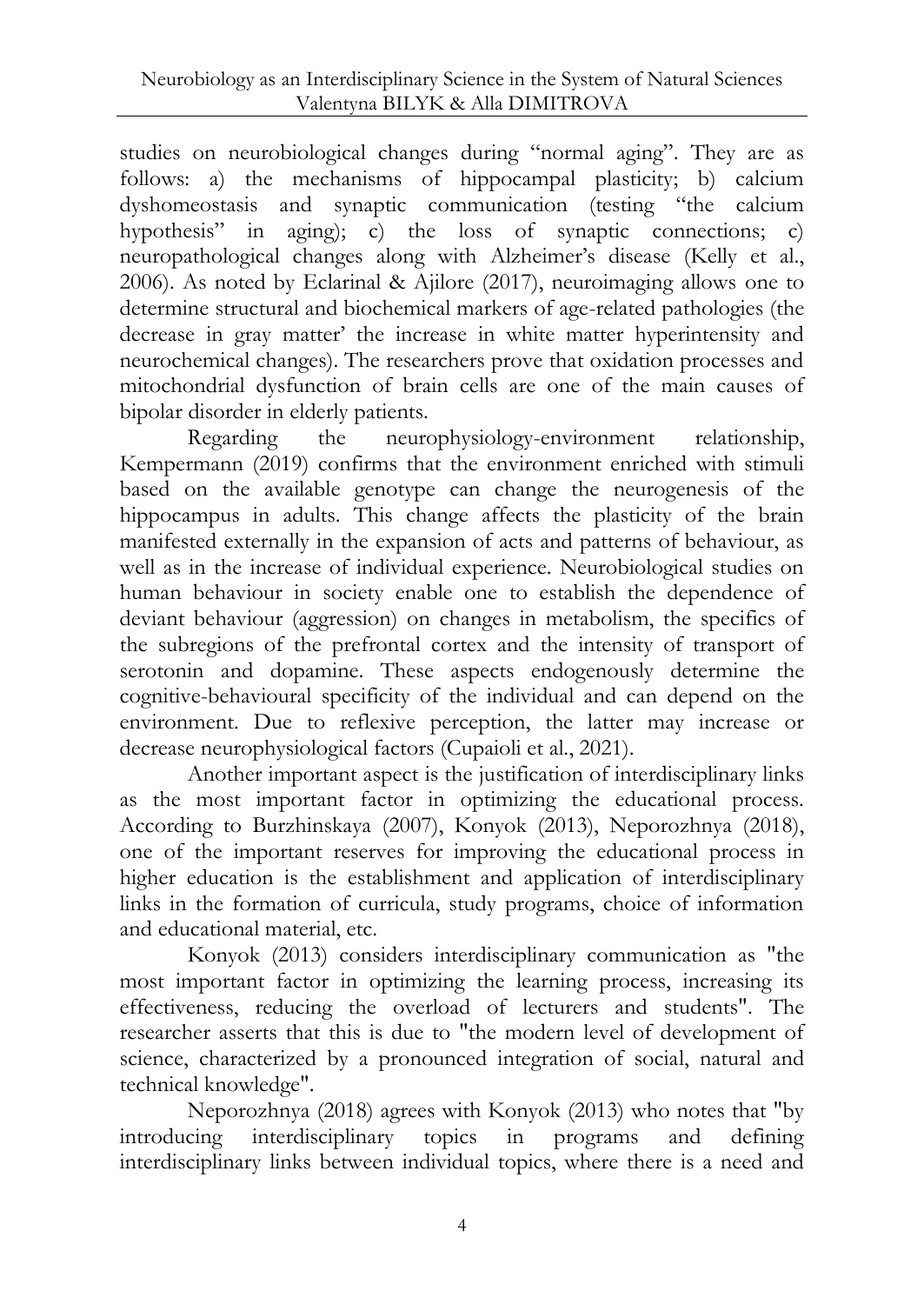opportunity, it is possible to achieve harmonization of the content of natural subjects".

According to Burzhinskaya (2007), one of the main functions of interdisciplinary relations among the disciplines of natural science training is the consistent reflection in their content of the objective relationships that operate in nature. According to the scientist, interdisciplinary naturalscientific connections are manifested in the systematization of knowledge obtained by students and form the basis for the formation of a scientific worldview and comprehensive development of personality.

Following the views on the expediency of the active introduction of interdisciplinary connections to increase the motivation of students in the study of non-core fundamental disciplines, Burzhinskaya (2007) notes that their use in higher education institutions causes certain difficulties, which, according to the scientist, are associated with the traditional isolation of academic subjects and the search for connections between highly specialized courses.

Among the most common difficulties faced by lecturers of higher education institutions in the process of organizing the educational process on the basis of interdisciplinary links, Burzhinskaya (2007) singles out the difficulties associated with the organization of cognitive activity of students, namely, with the formation of desire and ability to establish links between knowledge from different disciplines and cognitive interest in worldviews of science.

#### **Methods**

The main research methods include induction (generalization of modern neurobiological achievements), surveying of actors in the educational process (students), as well as the method of designing (an academic discipline).

The design of the thematic plan of the discipline "Fundamentals of Modern Neurobiology" was carried out taking into account the fact that psychology students already have a certain level of natural science knowledge and skills provided for by the State Standard (Ministry of Education and Science of Ukraine, 2019) and the program in biology for general educational institutions, the formation of which was facilitated by educational material, is highlighted in the developed by us and the textbook "Biology for the 8th grade" recommended by the Ministry of Education and Science of Ukraine, the textbook for the 8th grade of general educational institutions (Strashko, Horyana, & Bilyk, 2016) and the educational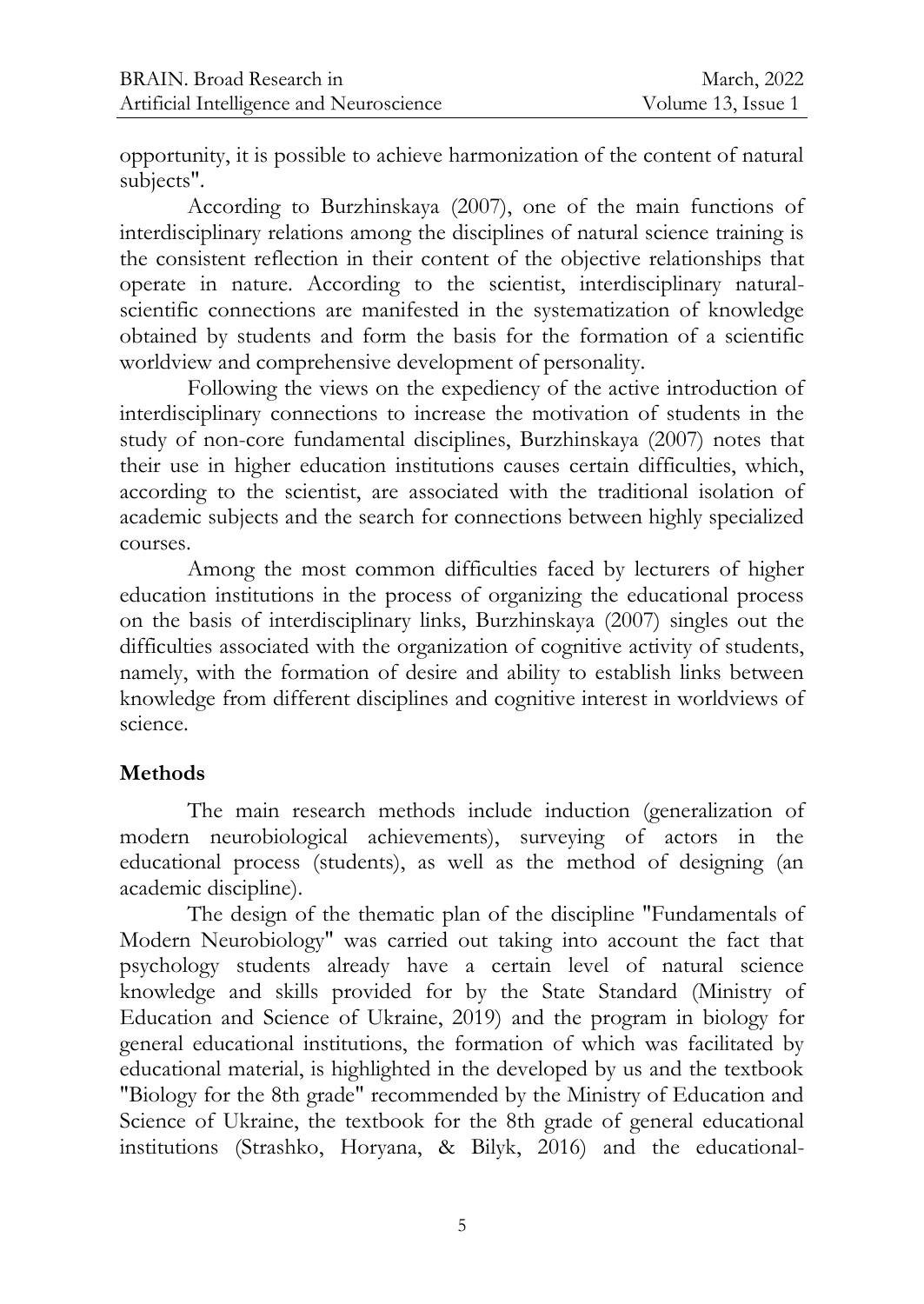methodical manual "Biology: Workbook" (Strashko, Voytsekhivskyy, Bilyk, & Ihnatenko, 2016).

We consider it appropriate to note that when forming the content of this integrative discipline, we took into account the results of a survey of psychology students and practicing psychologists, the results of a theoretical analysis of the content of school textbooks and workbooks, and research of domestic and foreign scientists on the theory of modern education. In particular, we relied on scientific views of Andrushchenko, & Lutay (2008) on the expediency of interpreting the educational function of education as one that involves teaching future generations of students the knowledge and skills that are the property of society and their coverage in development, and educational as such that is aimed at the socialization of man, ie the formation of a system of spiritual values, which simultaneously combines the interests of the individual and the interests of society; principles of competence orientation of higher education, which, according to Sysoeva (2015), make "the expansion of academic and professional recognition and mobility, the correlation of diplomas and qualifications of specialists in our country and the European educational and research space", in accordance with which it is necessary to separate "Target and competence" spaces", covering" international landmarks and contexts, when creating educational resources to distribute competences into two groups: "general and professional" that "must ensure the fulfillment of the requirements for academic and professional training; the theory of didactic integrology by Kozlovska (2011), according to which "the application of the basic laws of didactic integration and their consequences makes it possible to create didactic systems based on basic fundamental knowledge". Kozlovska (2011) believes that the advantage of such systems is that they together are constant (based on fundamental knowledge and didactic laws) and variable (respond quickly to changing social requirements), while the main course becomes the integrator that groups knowledge in accordance with the requirements of a particular profession.

When designing the content of the above-mentioned academic discipline, we took into account the scientific works of Okoń (1998) and Zagvyazinsky (2008) on the formation of the content of education. Okoń (1998) argues that when shaping the content of education, it is necessary to take into account the criteria associated with a person who is involved in the educational process and develops, and society is changing. Zagvyazinsky (2008) agrees with this point of view and proposes a generalized structure with which, according to the scientist, it is advisable to form the content of all academic disciplines, namely: the introduction, or the basis of science,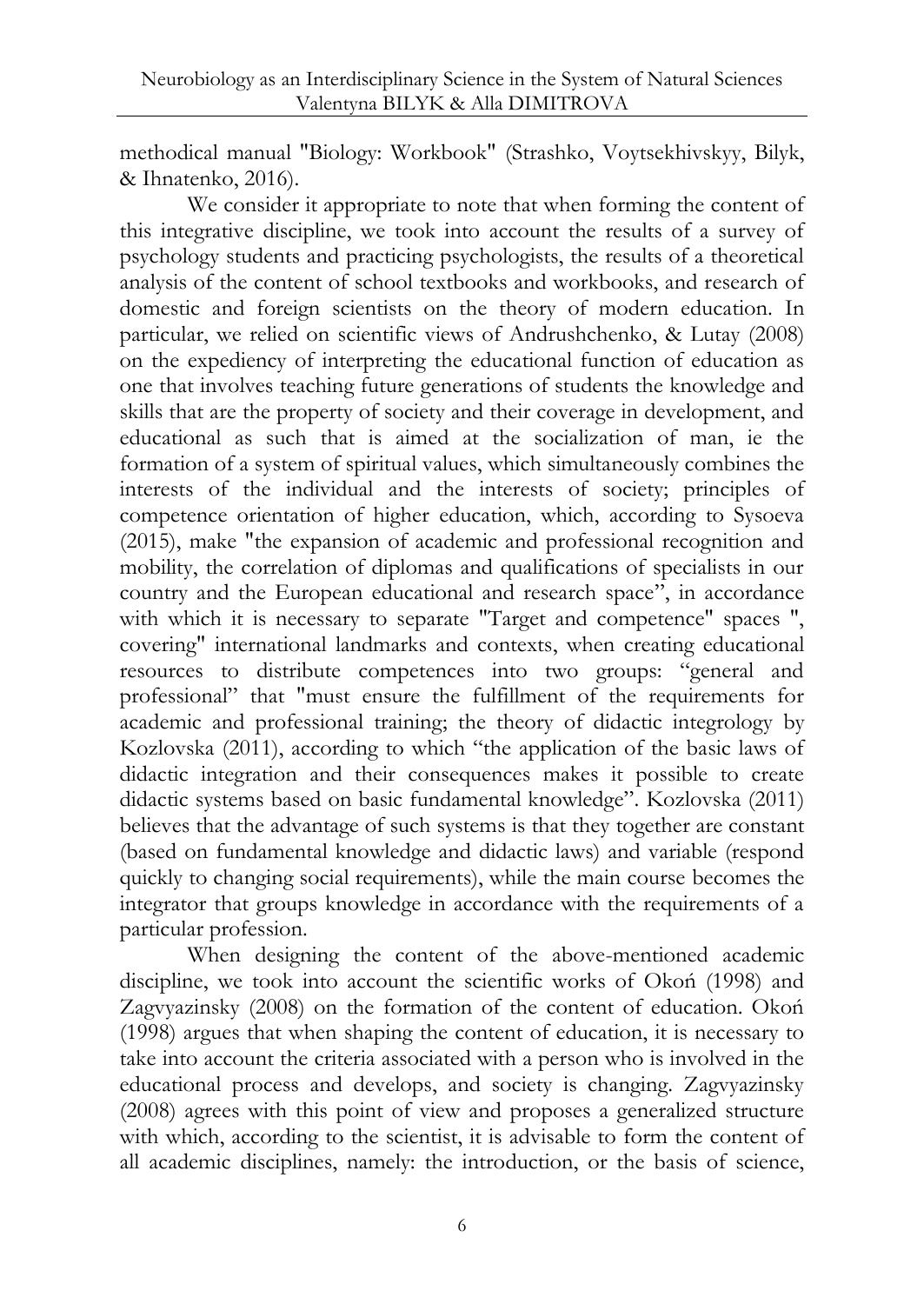reveals the modern natural science and social picture of the world, that is, a set of fundamental concepts, laws , theories, basic facts and types of problems that science solves the main areas of application of theoretical knowledge; methodological approaches that ensure the conscious mastery of knowledge by a person and the development of his thinking, in particular, information about the history of knowledge; knowledge necessary to ensure all or many spheres of human life and activity: unsolved, but important scientific and social problems; generalizing principles and provisions, form in the consciousness of the individual an understanding of the unity and development of the world.

#### **Results**

Thus, given the above, in the process of teaching the discipline "Fundamentals of Modern Neurobiology" provides for the formation of general and special (professional, subject) competencies that require the presence of scientific knowledge, skills and abilities.

We believe that having a certain level of scientific training in the subjects studied in the school course of biology, students of psychology are able to independently or in terms of individual-consultative cooperation with the lecturer (according to student needs) to deepen it in accordance with modern advances in neurobiology.

In our opinion, this approach to designing an integrative course "Fundamentals of Modern Neurobiology" allows a lecturer of higher education to spend more time studying more complex topics of the course and promotes the formation of students-psychologists creative activity, perseverance, desire for scientific self-development, self-education and selfimprovement and skills to independently search for the necessary scientific information, to understand and realize its subject area, to operate the natural-scientific conceptual and categorical apparatus, to analyticallycritically process, analyze and generalize natural-scientific information from various sources and to formulate reasoned conclusions. So, given that in topic 7 "The relationship of the human body with the environment. Nervous system ", developed by us textbook" Biology for 8th grade "highlights the main aspects: the general structure and functions of the human nervous system; excitation and inhibition processes; impulse transmission in the nervous system; reflex activity of the human nervous system; structure and functions of the spinal cord, brain stem and cerebellum, diencephalon and terminal brain (the textbook for the 8th grade of general educational institutions (Strashko, Horyana, & Bilyk, 2016); in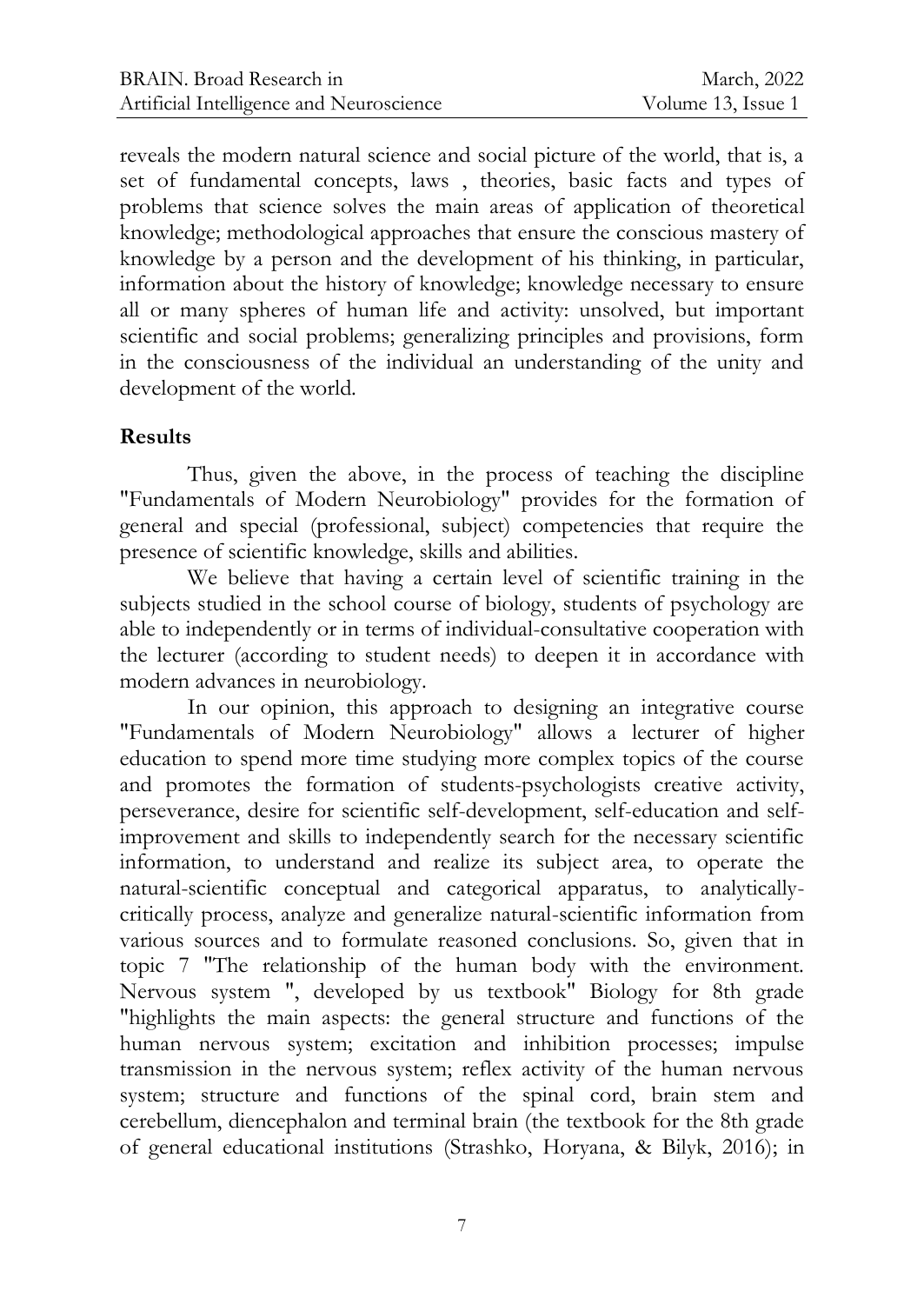topic 8 "The relationship of the human body with the environment. Sensory systems ", contains general characteristics of visual, auditory, chemoreceptor sensory systems and tactile sensitivity (Strashko, Horyana, & Bilyk, 2016); topic 9 "Higher nervous activity" reveals the basics of human behavior (congenital and acquired), features of signaling systems; sensation and perception; memory; emotions; physiological mechanisms and sleep hygiene (Strashko, Horyana, & Bilyk, 2016), and in the textbook "Biology: Workbook. Test tasks. Laboratory tests. Research tutorial", our proposed plans contain tasks for laboratory research and research workshops on these topics (Strashko, Voytsekhivskyy, Bilyk, & Ihnatenko, 2016). We were able to logically and rationally distribute the hours (credits) between the modules and topics of the developed discipline

| Table 1. Thematic planning of the integrative discipline |  |
|----------------------------------------------------------|--|
| "Fundamentals of modern neurobiology"                    |  |

| There are 3 ECTS credits (90 hours)                                                                            |                                                                        |                                                           |         |                              |                              |  |  |
|----------------------------------------------------------------------------------------------------------------|------------------------------------------------------------------------|-----------------------------------------------------------|---------|------------------------------|------------------------------|--|--|
|                                                                                                                | $\begin{array}{c} \text{Total credits} \\ / \text{ hours} \end{array}$ | Distribution of hours provided<br>for discipline training |         |                              |                              |  |  |
| Module names                                                                                                   |                                                                        | In-class learning                                         |         |                              |                              |  |  |
|                                                                                                                |                                                                        | Total classroom<br>hours                                  | ectures | Seminar-practical<br>classes | Independent work of students |  |  |
| Ι.<br>Module<br>Neurobiological<br>of human<br>connection<br>essence<br>with the external environment.         | 1/30                                                                   | 8                                                         | 4       | 4                            | 22                           |  |  |
| Module<br>Π.<br>Cognitive<br>neurobiology and modern ideas<br>higher<br>about<br>human<br>nervous<br>activity. | 1/30                                                                   | 12                                                        | 6       | 6                            | 18                           |  |  |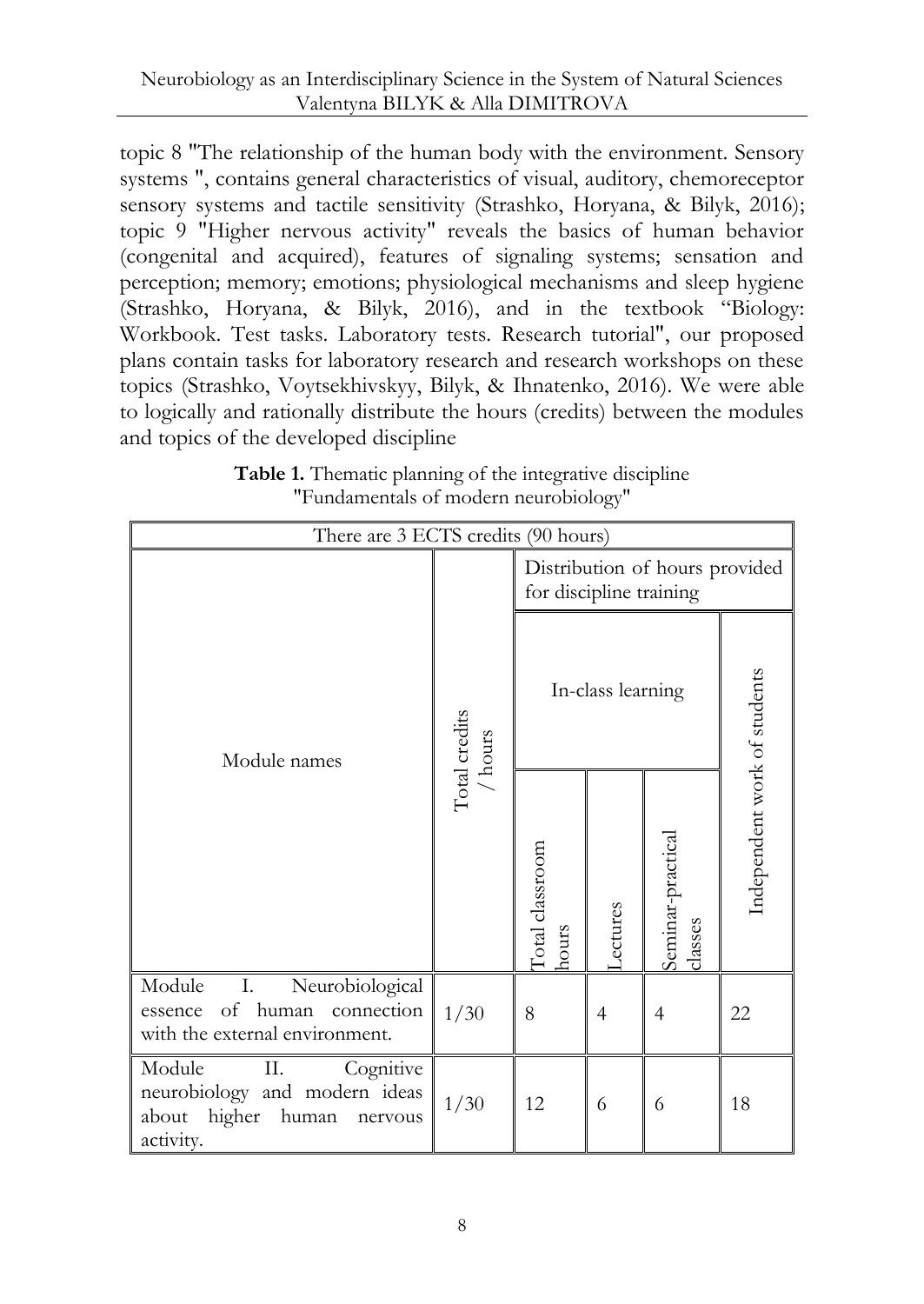| Module III. Neurobiological<br>aspect of age-related changes and<br>mechanisms of disorders of the $\vert 1/30 \vert$<br>nervous system, higher nervous<br>activity and sensory systems. |      | 14 |    | 16 |
|------------------------------------------------------------------------------------------------------------------------------------------------------------------------------------------|------|----|----|----|
| Hours in general                                                                                                                                                                         | 3/90 | 34 | 18 | 56 |

Systematized by the authors

Our preliminary theoretical design of the discipline "Fundamentals of Modern Neurobiology" allows us to characterize its content by modules and topics.

Thus, taking into account the above, the educational discipline "Fundamentals of modern neurobiology" developed by us has integrated three modules: "Neurobiological essence of human connection with the external environment", "Cognitive neurobiology and modern ideas about human higher nervous activity", "Neurobiological aspect of age-related changes and mechanisms of disorders functions of the nervous system, higher nervous activity and sensory systems "(Table 1), - the topics of which, according to the traditional system for the implementation of naturalscientific training of future psychologists in higher education institutions, are covered in several separate educational systems "," Physiology of higher nervous activity and sensory systems ", " Age physiology "," Fundamentals of medical knowledge ", " Valeology ", etc., - focused on the mono-aspect of teaching, during which the subject of study is interpreted from the standpoint of one biological characteristic , e.g., highlights either only the morphological features of the subject of study, or only its genetic aspects, or only its physiological features and etc., while the modules of the academic discipline developed by us are designed to ensure the end-to-end implementation of these tasks and the formation of a holistic system of professionally oriented neurobiological knowledge in students (and not a body of knowledge, as it happens according to the traditional system of natural-scientific training of future psychologists in institutions of higher education) which, of course, will contribute to the formation of the natural science competence of future psychologists, will become the basis for their professional training in higher education institutions, will allow the highquality performance of future professional duties and thereby ensure the high competitiveness of the future psychologist in the labor market.

The use of interdisciplinary links and interdisciplinary integration of different branches of biology (morphology, physiology, genetics, ecology, etc.), chemistry, physics, valeology and medicine in the development of the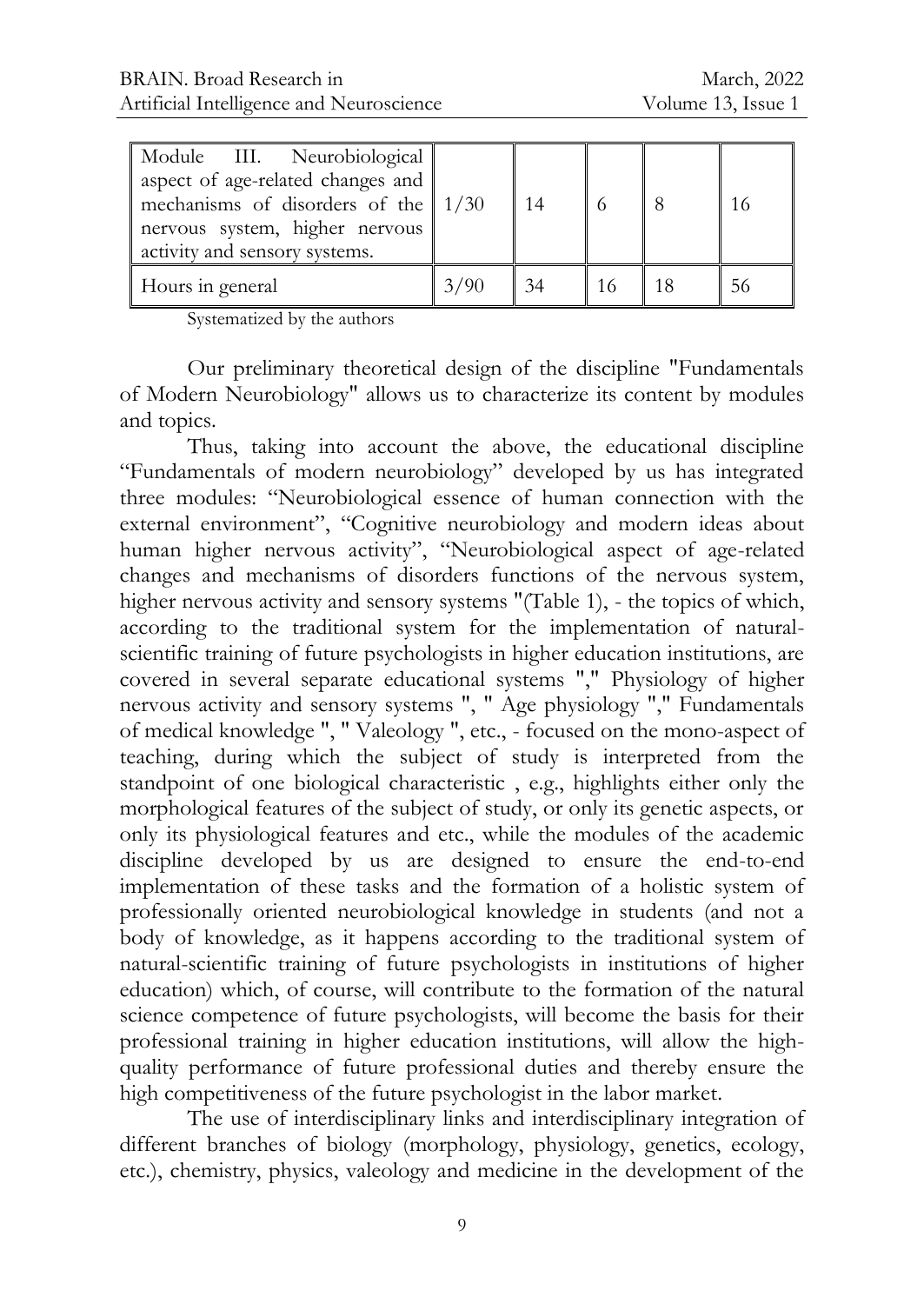discipline "Fundamentals of Modern Neurobiology" gives grounds to consider it as an integrative discipline of the system natural-scientific training of future psychologists, which ensures the formation of their holistic naturalscientific competence.

#### **Discussion**

The analysis of relevant scientific sources proves that the module on the neurobiological essence of human connection with the external environment" is expedient to study. At the same time, the environment is considered in a broad sense, namely, as a natural and cultural environment. Regarding the latter, it essential to consider reasonable views of Doane, Sladek & Adam (2018) on the links between biology, new demographic models and cultural neurobiology. The basic idea is that there are constant transactions "between cultural processes and central and peripheral aspects of neurobiology over a number of time frames" (Doane, Sladek, & Adam, 2018). One can observe adaptive processes emerging in the human population surrounded by a certain cultural environment. These processes can be determined using biomarkers (allostatic load, activity of the autonomic nervous system, the specifics of hypothalamic-pituitary function).

Analyzing the current areas of neurobiological research, one can justify the need to single out the module on the neurobiological aspect of age-related changes and mechanisms of disorders in the nervous system, higher nervous system and sensory systems. Indeed, researchers have shown a link between individual mental and biological models which predict predisposition to exogenous mental disorders, including depression. The neurobiological basis of such disorders is closely related to social (depletion) and phenotypic aspects. In the laboratory, one can determine the degree of neuroplasticity, neurotransmitter changes. Psychological methods make it possible to identify the degree of stress, nervous tension. The article proves that all the above-mentioned mechanisms are "interconnected and interact bilaterally", and "psychological factors have a direct impact on neurodevelopment, causing a biological predisposition to depression, while biological factors can also lead to psychological pathology" (Dean, & Keshavan, 2017).

One should also distinguish the module on the neurobiological aspect of age-related changes and mechanisms of disorders in the nervous system, higher nervous system and sensory systems, given numerous neurophysiological studies on the frontoparietal and subcortical brain networks and cognitive disorders in traumatized patients and geriatric patients. The main empirical evidence is the role of neuroimaging these

10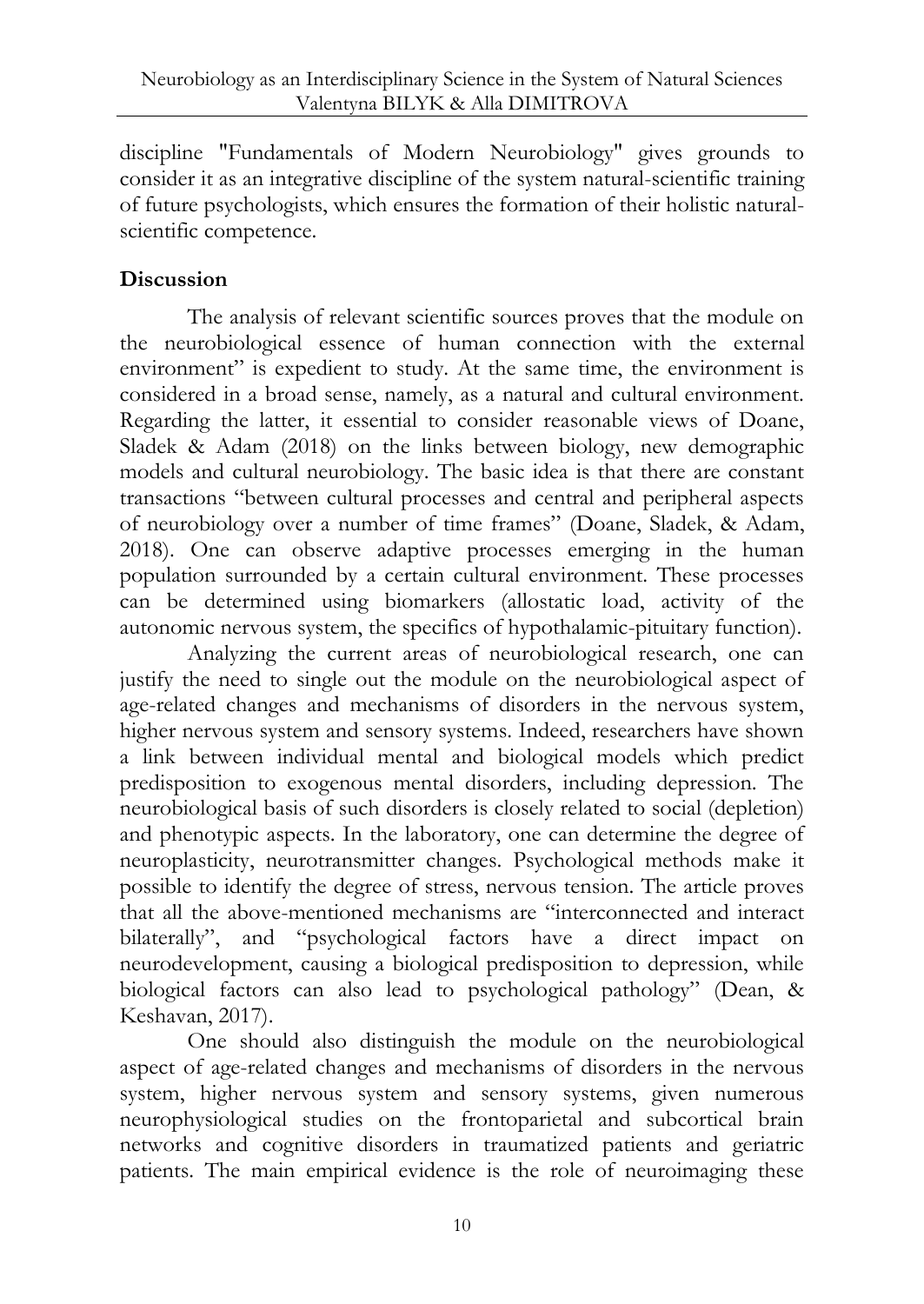areas. Modern neuroimaging methods allow one to assess not only the structural integrity of components of the central nervous system (CNS) but also its vascular, functional and molecular characteristics. These advances in neuroimaging help one understand the early and subtle age-related CNS disorders in more detail (Rosso, Nadkarni, & Rosano, 2020).

Sullivan's (2015) position can be perceived as final on the relevance of neuroscientific studies on cognitive processes of the psyche. According to the researcher, "neurology is a laboratory science covering various levels of analysis, namely, from molecular genetics to behaviour. One designs experiments at each level of analysis to answer empirical questions about interesting phenomena. Understanding the nature and structure of experiments in neurology is fundamental to assessing the quality of the evidence obtained from such experiments and the types of statements supported by the data" (Sullivan, 2015). Also, Sullivan (2015) identifies two key sub-branches in this regard, such as cognitive neurology and cognitive neurobiology. It confirms the need to single out the module on cognitive neurobiology and modern ideas on higher nervous activity of humans.

On the other hand, the results of our theoretical analysis of scientific sources on the importance and place in the educational process of interdisciplinary links allow one to conclude that for the effective formation of scientific competence of future psychologists in higher education in the discipline "Updates of modern neurobiology It is important not only to demonstrate interdisciplinary links by the teacher, but also to involve students in their search.

However, the experience of our own pedagogical activity forces us to agree with the opinion of Burzhinskaya (2007) about the inefficiency of independent search by students of interdisciplinary or intradisciplinary connections at the initial stages of learning. Therefore, the process of forming the ability of students of psychology to independently search for interdisciplinary links in the process of learning the discipline "Fundamentals of Modern Neurobiology", we will begin using the findings of Burzhinskaya (2007) on the expediency of the gradual formation of such an ability. Thus, according to the researcher, you must first teach students to characterize the object of several of the most important aspects that correspond to the basic teachings of a particular science, gradually involving them in finding more connections not only intradisciplinary but also interdisciplinary, which will automatically lead to ability of students to independently find interdisciplinary connections of the analyzed objects and phenomena.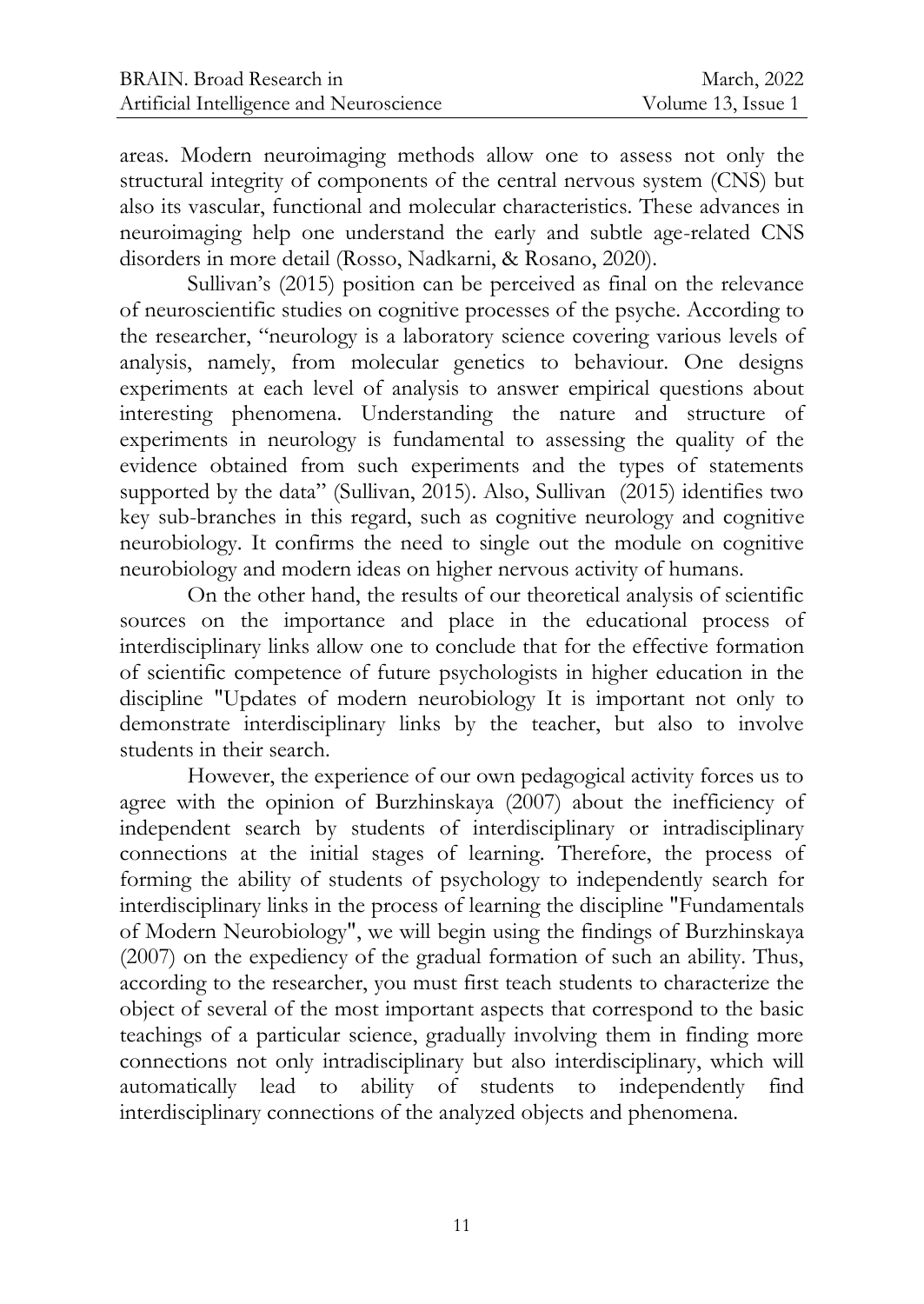## **Conclusions**

Thus, the subject of study of the discipline "Fundamentals of modern neurobiology" are: hierarchical subordination and interaction of the central nervous system; nervous processes that occur in its higher parts and ensure the fluidity of human behavioral reactions; neural bases of mental processes; age-related changes in the human body and neurobiological mechanisms of dysfunction of its nervous system, higher nervous activity and sensory systems, and its purpose - to deepen and systematize previously acquired by students of psychology scientific knowledge of modern ideas about physiological mechanisms of mental activity and behavior, causes and neural mechanisms of basic psychopathologies.

The list of recommended literature, which is a compulsory component of the curriculum in any discipline, including "Fundamentals of Modern Neurobiology", is formed by us taking into account its purpose, student needs and current advances in neurobiological sciences.

A factor that contributes to the transformation of the content of natural science training of future psychologists in higher education, taking into account current trends and the current state of development of neurobiological sciences, is an integrative course "Fundamentals of Modern Neurobiology", which aims to deepen and systematize -psychologists of natural science knowledge of modern ideas about the physiological mechanisms of mental activity and human behavior, the causes and mechanisms of the main psychopathologies. The course consists of three modules: "Neurobiological essence of human communication with the environment", "Cognitive neurobiology and modern ideas about higher nervous activity", "Neurobiological aspect of age-related changes and mechanisms of disorders of the nervous system, higher nervous system and sensory systems" , which will ensure the end-to-end performance of the outlined tasks and the formation of a holistic system of modern professionally oriented neurobiological knowledge.

This approach to designing an integrative course "Fundamentals of Modern Neurobiology" allows a lecturer of higher education to spend more time studying more complex topics of the course and promotes the formation of students-psychologists creative activity, perseverance, desire for scientific self-development, self-education and self-improvement and skills to independently search for the necessary scientific information, to understand and realize its subject area, to operate the natural-scientific conceptual and categorical apparatus, to analytically-critically process,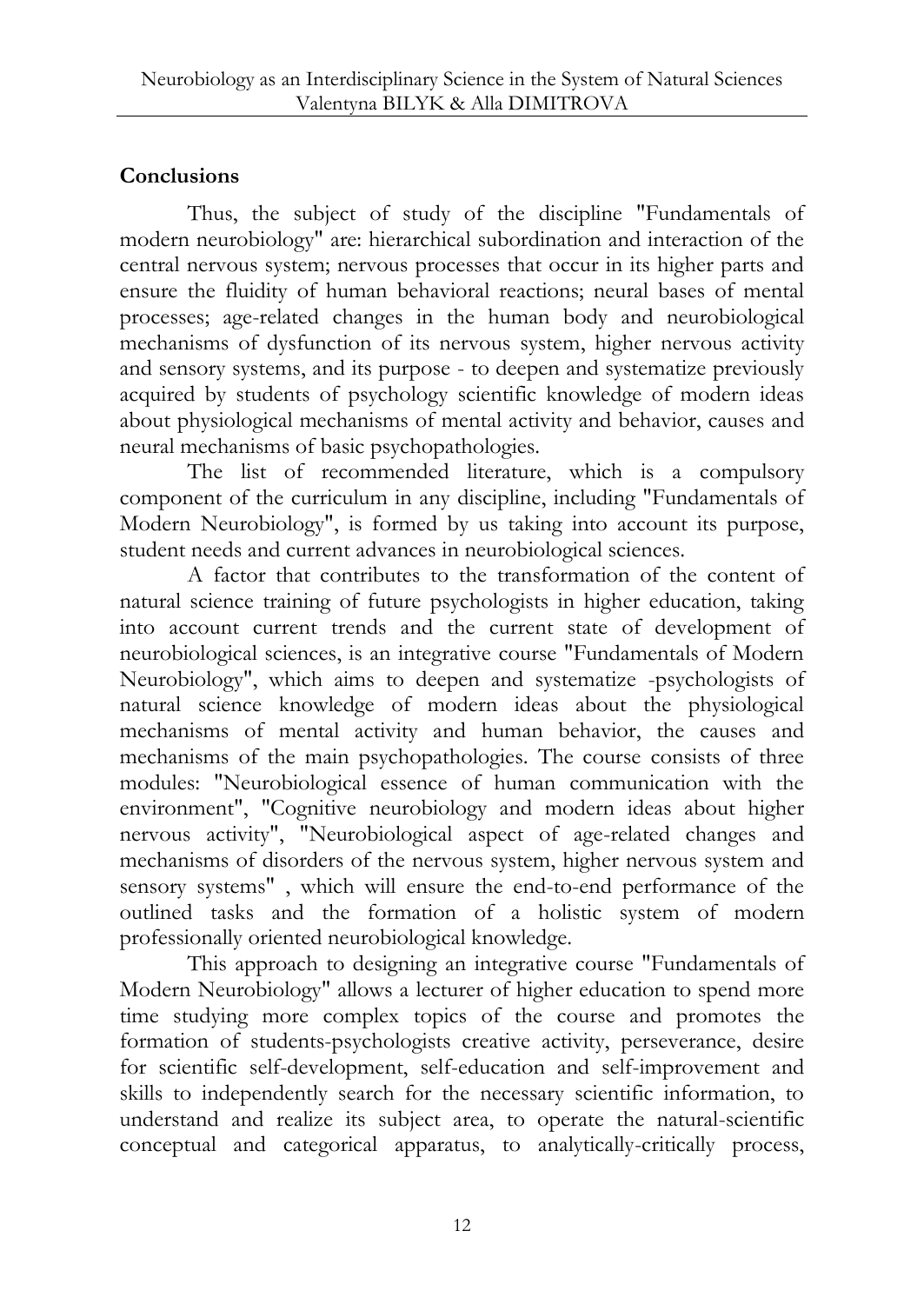analyze and generalize natural-scientific information from various sources and to formulate reasoned conclusions.

#### **References**

- Andrushchenko, V., & Lutay, V. (2008). Filosofiya osvity [Philosophy of education]. In V. Kremen (Ed.), *Entsyklopediia osvity* [Encyclopedia of Education] (pp. 960–980). Kyiv: Yurinkom Inter.
- Burzhinskaya, T. G. (2007). Ispolzovaniye mezhpredmetnykh svyazey v obuchenii khimii studentov geograficheskikh fakultetov [The use of interdisciplinary connections in teaching chemistry to students of geographical faculties]. *Naukovi vidomosti Byelhorodskoho derzhavnoho universytetu. Seriya: Pryrodnychi nauky* [Scientific Bulletin of Belgorod State University. Series: Natural Sciences],  $5(36)$ , 168-170.
- Churchland, P. M. (1986). Some reductive strategies in cognitive neurobiology. In S. Silvers (Ed.), *Representation. Philosophical Studies Series* (Vol. 40, pp. 223–253). Dordrecht: Springer. [https://doi.org/10.1007/978-94-009-2649-3\\_12](https://doi.org/10.1007/978-94-009-2649-3_12)
- Cupaioli, F. A, Zucca, F. A., Caporale, C., Lesch, K.-P., Passamonti, L., & [Zecca,](https://www.sciencedirect.com/science/article/abs/pii/S0278584620303754#!) L. (2021). The neurobiology of human aggressive behavior: neuroimaging, genetic, and neurochemical aspects. *Progress in Neuro-Psychopharmacology and Biological Psychiatry, 106*.<https://doi.org/10.1016/j.pnpbp.2020.110059>
- Dean, J., & Keshavan, M. (2017). The neurobiology of depression: an integrated view. *Asian Journal of Psychiatry, 27*, 101–11. <https://pubmed.ncbi.nlm.nih.gov/28558878/>
- Doane, L. D., Sladek, M. R., & Adam, E. K. (2018). An introduction to cultural neurobiology: evidence from physiological stress systems. In J. M. Causadias, E. H. Telzer, & N. A. Gonzales (Eds.), *The Handbook of Culture and Biology* (pp. 227–254). Hoboken, NJ: John Wiley & Sons, Inc. <https://onlinelibrary.wiley.com/doi/abs/10.1002/9781119181361.ch10>
- Eclarinal, E., & Ajilore, O. (2017). Neurobiology of older age bipolar disorder. In S. Lehmann, & B. Forester (Eds.), *Bipolar Disorder in Older Age Patients* (pp. 43–56). Cham: Springer[. https://doi.org/10.1007/978-3-319-48912-4\\_3](https://doi.org/10.1007/978-3-319-48912-4_3)
- Eichenbaum, H. (1997). Declarative memory: insights from cognitive neurobiology. *Annual Review of Psychology*, *48*, 547–572. <https://www.annualreviews.org/doi/abs/10.1146/annurev.psych.48.1.547>
- Friedlander, M. J., Andrews, L., Armstrong, E. G., Aschenbrenner, C., Kass, J. S., Ogden, P., Schwartzstein, R., & Viggiano, T. R. (2011). What can medical education learn from the neurobiology of learning? *Academic Medicine*, *86,* 415–420. <https://pubmed.ncbi.nlm.nih.gov/21346504/>
- Gerasymova, I., Maksymchuk, B., Bilozerova, M., Chernetska, Yu., Matviichuk, T., Solovyov, V., & Maksymchuk, I. (2019). Forming professional mobility in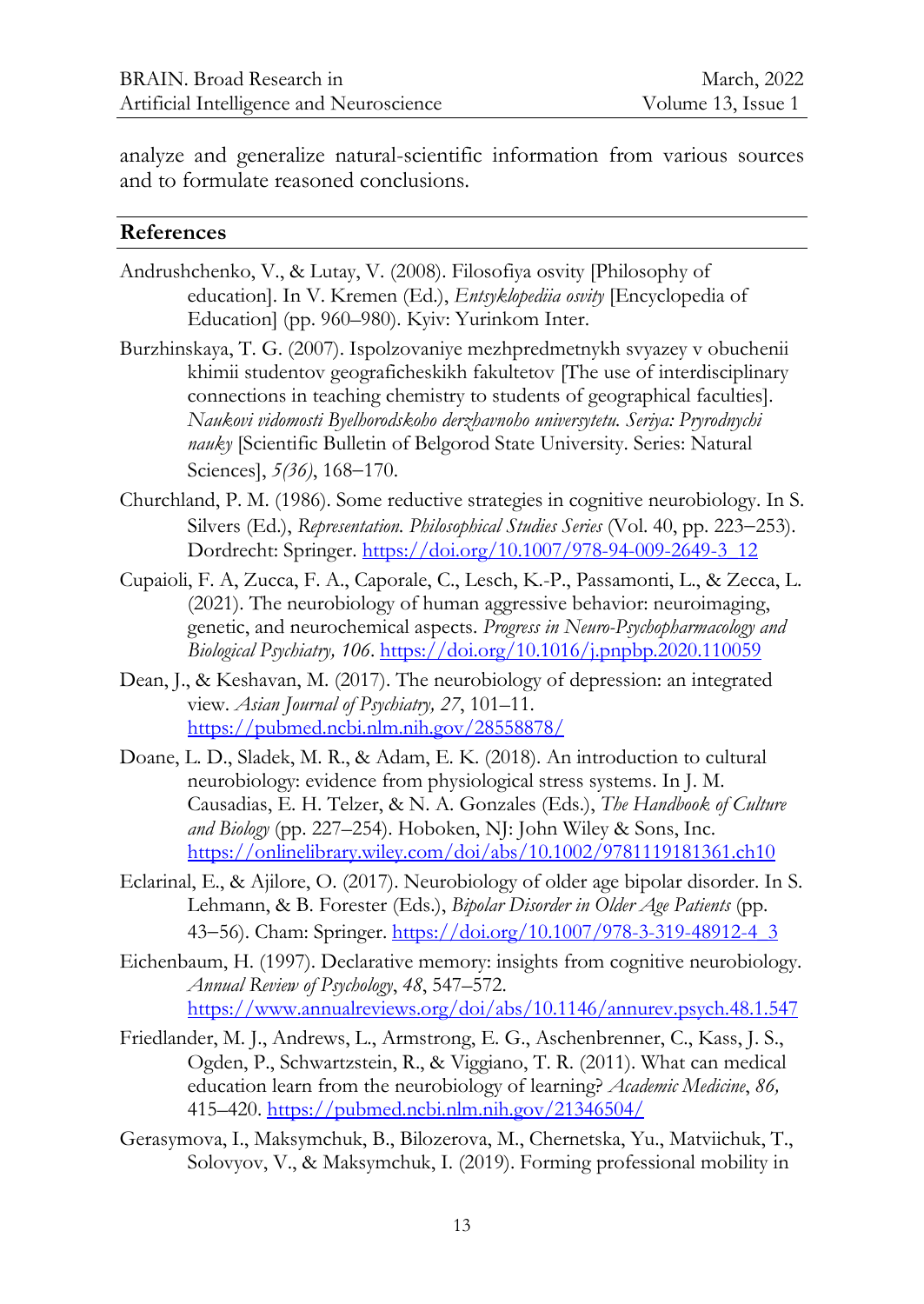future agricultural specialists: the sociohistorical context. *Revista Romaneasca pentru Educatie Multidimensionala*, 11(4), 345-361. [http://lumenpublishing.com/journals/index.php/rrem/article/view/1604](http://lumenpublishing.com/journals/index.php/rrem/article/view/1604/pdf) [/pdf](http://lumenpublishing.com/journals/index.php/rrem/article/view/1604/pdf)

- Kelly, K. M., Nadon, N. L., Morrison, J. H., Thibault, O., Barnes, C. A., & Blalock, E. M. (2006). The neurobiology of aging. *Epilepsy Research*, *68*, 5–20. <https://doi.org/10.1016/j.eplepsyres.2005.07.015>
- Kempermann, G. (2019). Environmental enrichment, new neurons and the neurobiology of individuality. *Nature Reviews Neuroscience*, *20*, 235–245. <https://doi.org/10.1038/s41583-019-0120-x>
- Konyok, M. M. (2013). Mizhpredmetni zvyazky yak faktor optymizatsiyi protsesu pidhotovky maybutnikh vchyteliv tekhnolohiy [Interdisciplinary links as a factor in optimizing the process of training future teachers of technology]. *Visnyk Chernihivskoho natsionalnoho pedahohichnoho universytetu. Seriya: Pedahohichni nauky* [Bulletin of Chernihiv National Pedagogical University. Pedagogical Sciences], *108(2)*, 168–170. [http://nbuv.gov.ua/UJRN/VchdpuP\\_2013\\_2\\_108\\_39](http://nbuv.gov.ua/UJRN/VchdpuP_2013_2_108_39)
- Kozlovska, I. M. (2011). Dydaktychna intehrolohiya: teoriya ta praktychne zastosuvannya u profesiyno-tekhnichniy shkoli [Didactic integralogy: theory and practical application in vocational school]. *Suchasni informatsiyni tekhnolohiyi ta innovatsiyni metodyky navchannya u pidhotovtsi fakhivtsiv: metodolohiya, teoriya, dosvid, problem* [Modern Information Technologies and Innovative Teaching Methods in Training: Methodology, Theory, Experience, Problems], *27*, 557–564. [http://irbis-nbuv.gov.ua/cgi](http://irbis-nbuv.gov.ua/cgi-bin/irbis_nbuv/cgiirbis_64.exe?Z21ID=&I21DBN=REF&P21DBN=REF&S21STN=1&S21REF=10&S21FMT=fullwebr&C21COM=S&S21CNR=20&S21P01=0&S21P02=0&S21P03=A=&S21COLORTERMS=1&S21STR=%D0%9A%D0%BE%D0%B7%D0%BB%D0%BE%D0%B2%D1%81%D1%8C%D0%BA%D0%B0%20%D0%86$)[bin/irbis\\_nbuv/cgiirbis\\_64.exe?Z21ID=&I21DBN=REF&P21DBN=RE](http://irbis-nbuv.gov.ua/cgi-bin/irbis_nbuv/cgiirbis_64.exe?Z21ID=&I21DBN=REF&P21DBN=REF&S21STN=1&S21REF=10&S21FMT=fullwebr&C21COM=S&S21CNR=20&S21P01=0&S21P02=0&S21P03=A=&S21COLORTERMS=1&S21STR=%D0%9A%D0%BE%D0%B7%D0%BB%D0%BE%D0%B2%D1%81%D1%8C%D0%BA%D0%B0%20%D0%86$) [F&S21STN=1&S21REF=10&S21FMT=fullwebr&C21COM=S&S21CNR](http://irbis-nbuv.gov.ua/cgi-bin/irbis_nbuv/cgiirbis_64.exe?Z21ID=&I21DBN=REF&P21DBN=REF&S21STN=1&S21REF=10&S21FMT=fullwebr&C21COM=S&S21CNR=20&S21P01=0&S21P02=0&S21P03=A=&S21COLORTERMS=1&S21STR=%D0%9A%D0%BE%D0%B7%D0%BB%D0%BE%D0%B2%D1%81%D1%8C%D0%BA%D0%B0%20%D0%86$) [=20&S21P01=0&S21P02=0&S21P03=A=&S21COLORTERMS=1&S21](http://irbis-nbuv.gov.ua/cgi-bin/irbis_nbuv/cgiirbis_64.exe?Z21ID=&I21DBN=REF&P21DBN=REF&S21STN=1&S21REF=10&S21FMT=fullwebr&C21COM=S&S21CNR=20&S21P01=0&S21P02=0&S21P03=A=&S21COLORTERMS=1&S21STR=%D0%9A%D0%BE%D0%B7%D0%BB%D0%BE%D0%B2%D1%81%D1%8C%D0%BA%D0%B0%20%D0%86$) [STR=%D0%9A%D0%BE%D0%B7%D0%BB%D0%BE%D0%B2%D1](http://irbis-nbuv.gov.ua/cgi-bin/irbis_nbuv/cgiirbis_64.exe?Z21ID=&I21DBN=REF&P21DBN=REF&S21STN=1&S21REF=10&S21FMT=fullwebr&C21COM=S&S21CNR=20&S21P01=0&S21P02=0&S21P03=A=&S21COLORTERMS=1&S21STR=%D0%9A%D0%BE%D0%B7%D0%BB%D0%BE%D0%B2%D1%81%D1%8C%D0%BA%D0%B0%20%D0%86$) [%81%D1%8C%D0%BA%D0%B0%20%D0%86\\$](http://irbis-nbuv.gov.ua/cgi-bin/irbis_nbuv/cgiirbis_64.exe?Z21ID=&I21DBN=REF&P21DBN=REF&S21STN=1&S21REF=10&S21FMT=fullwebr&C21COM=S&S21CNR=20&S21P01=0&S21P02=0&S21P03=A=&S21COLORTERMS=1&S21STR=%D0%9A%D0%BE%D0%B7%D0%BB%D0%BE%D0%B2%D1%81%D1%8C%D0%BA%D0%B0%20%D0%86$)
- Melnyk, N., Bidyuk, N., Kalenskyi, A., Maksymchuk. B., Bakhmat, N., Matviienko, O., Matviichuk, T., Solovyov, V., Golub, N., & Maksymchuk, I. (2019). Modely y orhanyzatsyone osobyne profesyonalne obuke vaspytacha u poјedynym zemљama Evropske Unyјe y u Ukraјyny [Models and organizational characteristics of preschool teachers' professional training in some EU countries and Ukraine]. *Zbornik Instituta za pedagoska istrazivanja, 51(1)*, 46–93. <https://doi.org/10.2298/ZIPI1901046M>
- Ministry of Education and Science of Ukraine. (2019). *Standart vyshchoyi osvity Ukrayiny iz haluzi znan 05 Sotsialni ta povedinkovi nauky, spetsialnosti 053 "Psykholohiya"* [Standard of higher education of Ukraine in the field of knowledge 05 Social and behavioral sciences, specialty 053 "Psychology"]. [https://mon.gov.ua/storage/app/media/vishcha](https://mon.gov.ua/storage/app/media/vishcha-osvita/zatverdzeni%20standarty/2019/04/25/053psikhologiyabakalavr.pdf)[osvita/zatverdzeni%20standarty/2019/04/25/053psikhologiyabakalavr.pdf](https://mon.gov.ua/storage/app/media/vishcha-osvita/zatverdzeni%20standarty/2019/04/25/053psikhologiyabakalavr.pdf)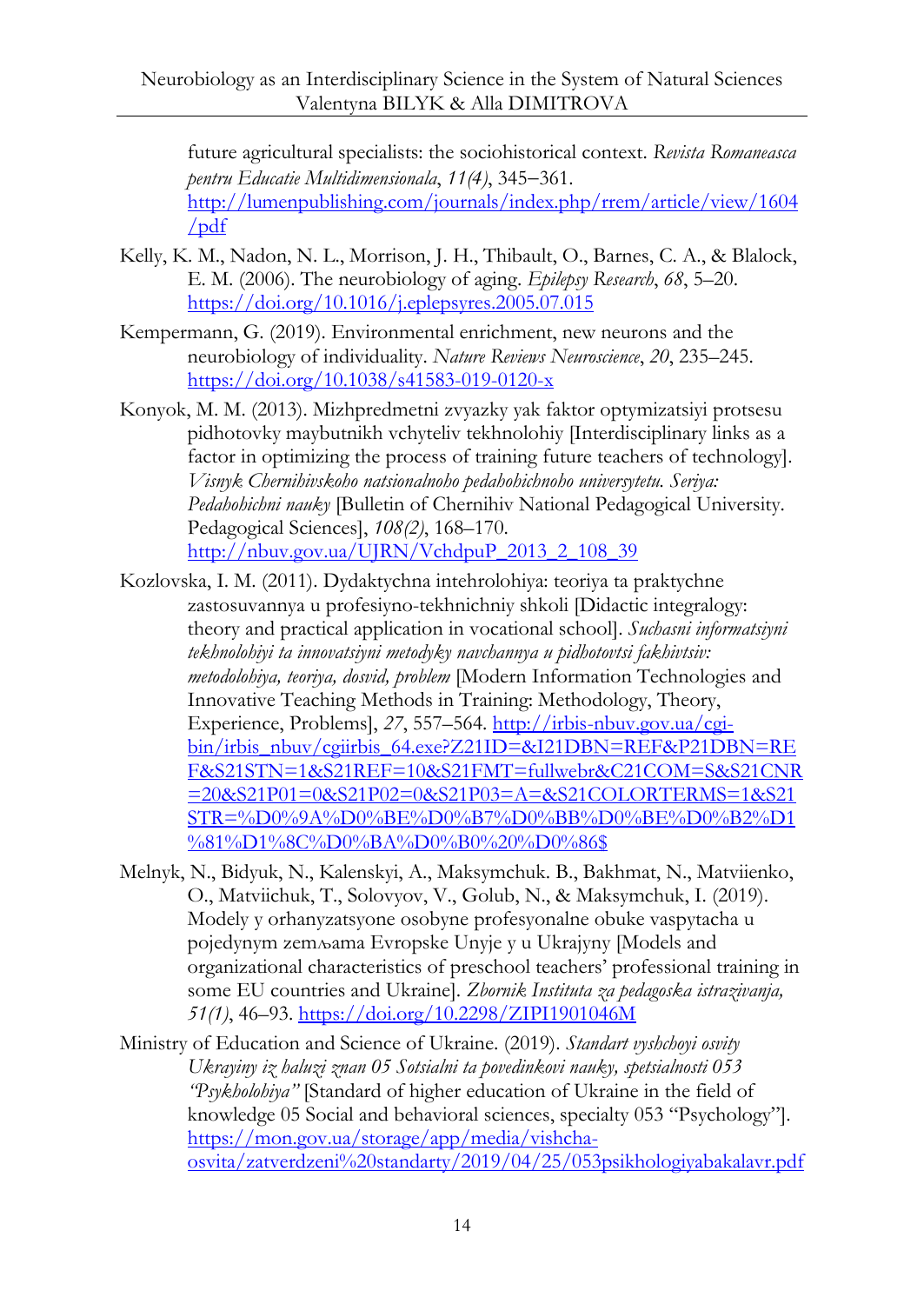Neporozhnya, L. V. (2018)*. Formuvannya pryrodnycho-naukovoyi kompetentnosti starshoklasnykiv u protsesi navchannya fizyky* [Formation of natural science competence of high school students in the process of teaching physics]. Kyiv: CONVIE PRINT.

[http://undip.org.ua/news/library/posibniki\\_detail.php?ID=6912](http://undip.org.ua/news/library/posibniki_detail.php?ID=6912)

- Nerubasska, A., & Maksymchuk, B. (2020). The demarkation of creativity, talent and genius in humans: a systemic aspect. *Postmodern Openings, 11(2),*  $240 - 255$ . [https://www.lumenpublishing.com/journals/index.php/po/article/view/](https://www.lumenpublishing.com/journals/index.php/po/article/view/2625) [2625](https://www.lumenpublishing.com/journals/index.php/po/article/view/2625)
- Okoń, W. (1998). *Wprowadzenie do dydaktyki ogólnej*. Warszawa: Wydawnictwo: Żak. [https://medbook.com.pl/ksiazka/pokaz/id/2407/tytul/wprowadzenie](https://medbook.com.pl/ksiazka/pokaz/id/2407/tytul/wprowadzenie-do-dydaktyki-ogolnej-okon-wydawnictwo-akademickie-zak)[do-dydaktyki-ogolnej-okon-wydawnictwo-akademickie-zak](https://medbook.com.pl/ksiazka/pokaz/id/2407/tytul/wprowadzenie-do-dydaktyki-ogolnej-okon-wydawnictwo-akademickie-zak)
- Rosso, A. L., Nadkarni, N. K., & Rosano, C. (2020). Neurobiology of falls: neuroimaging assessment. In M. Montero-Odasso, & R. Camicioli (Eds.), Falls and Cognition in Older Persons (pp. 165-188). Cham: Springer. [https://doi.org/10.1007/978-3-030-24233-6\\_10](https://doi.org/10.1007/978-3-030-24233-6_10)
- Sheremet, M., Leniv, Z., Loboda, V., & Maksymchuk, B. (2019). The development level of smart information criterion for specialists' readiness for inclusion implementation in education. *Information Technologies and Learning Tools, 72*, 273–285.<https://journal.iitta.gov.ua/index.php/itlt/article/view/2561>
- Strashko, S. V., Horyana, L. H., & Bilyk, V. H. (2016). *Biolohiya: pidruchnyk dlya 8 klasu zahalnoosvitnikh navchalnykh zakladiv* [Biology: the textbook for the 8th grade of general educational institutions]. Kyiv: Gramota. [https://www.gramota.kiev.ua/pdf/8kl\\_Biologiya\\_Strashko.pdf](https://www.gramota.kiev.ua/pdf/8kl_Biologiya_Strashko.pdf)
- Strashko, S. V., Voytsekhivskyy, M. F., Bilyk, V. H., & Ihnatenko, S. A. (2016). *Biolohiya: Robochyy zoshyt. Testovi zavdannya. Laboratorni doslidzhennya. Doslidnytski praktykumy. 8 klas* [Biology: Workbook. Test tasks. Laboratory tests. Research tutorials. Grade 8]. Kyiv: Gramota. [https://www.yakaboo.ua/biologija-robochij-zoshit-8-klas-testovi](https://www.yakaboo.ua/biologija-robochij-zoshit-8-klas-testovi-zavdannja-laboratorni-doslidzhennja-doslidnic-kij-praktikum.html#tab-attributes)[zavdannja-laboratorni-doslidzhennja-doslidnic-kij-praktikum.html#tab](https://www.yakaboo.ua/biologija-robochij-zoshit-8-klas-testovi-zavdannja-laboratorni-doslidzhennja-doslidnic-kij-praktikum.html#tab-attributes)[attributes](https://www.yakaboo.ua/biologija-robochij-zoshit-8-klas-testovi-zavdannja-laboratorni-doslidzhennja-doslidnic-kij-praktikum.html#tab-attributes)
- Sullivan, J. A. (2015). Experimentation in cognitive neuroscience and cognitive neurobiology. In J. Clausen, & H. Levy (Eds.), *Handbook of Neuroethics* (pp. 31–47). NY: Springer. <https://link.springer.com/referencework/10.1007/978-94-007-4707-4>
- Sysoeva, S. (2015). *Kompetentnisno zoriyentovana vyshcha osvita: formuvannya naukovoho tezaurusu. Kompetentnisno zoriyentovana osvita: yakisni vymiry* [Competenceoriented higher education: the formation of a scientific thesaurus. Competence-oriented education: qualitative dimensions]. Kyiv University named after B. Hrynchenko.